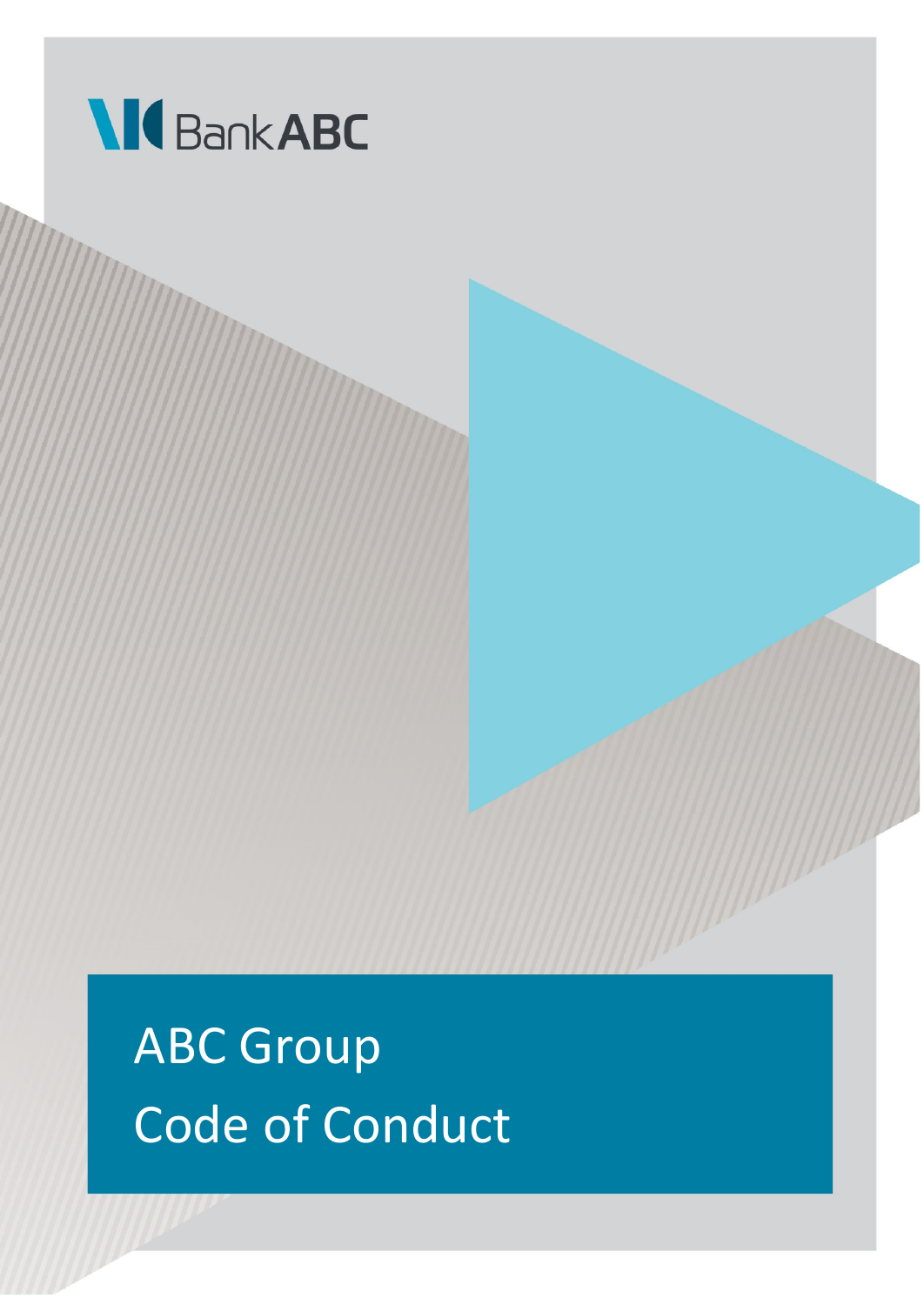

## **Table of Content**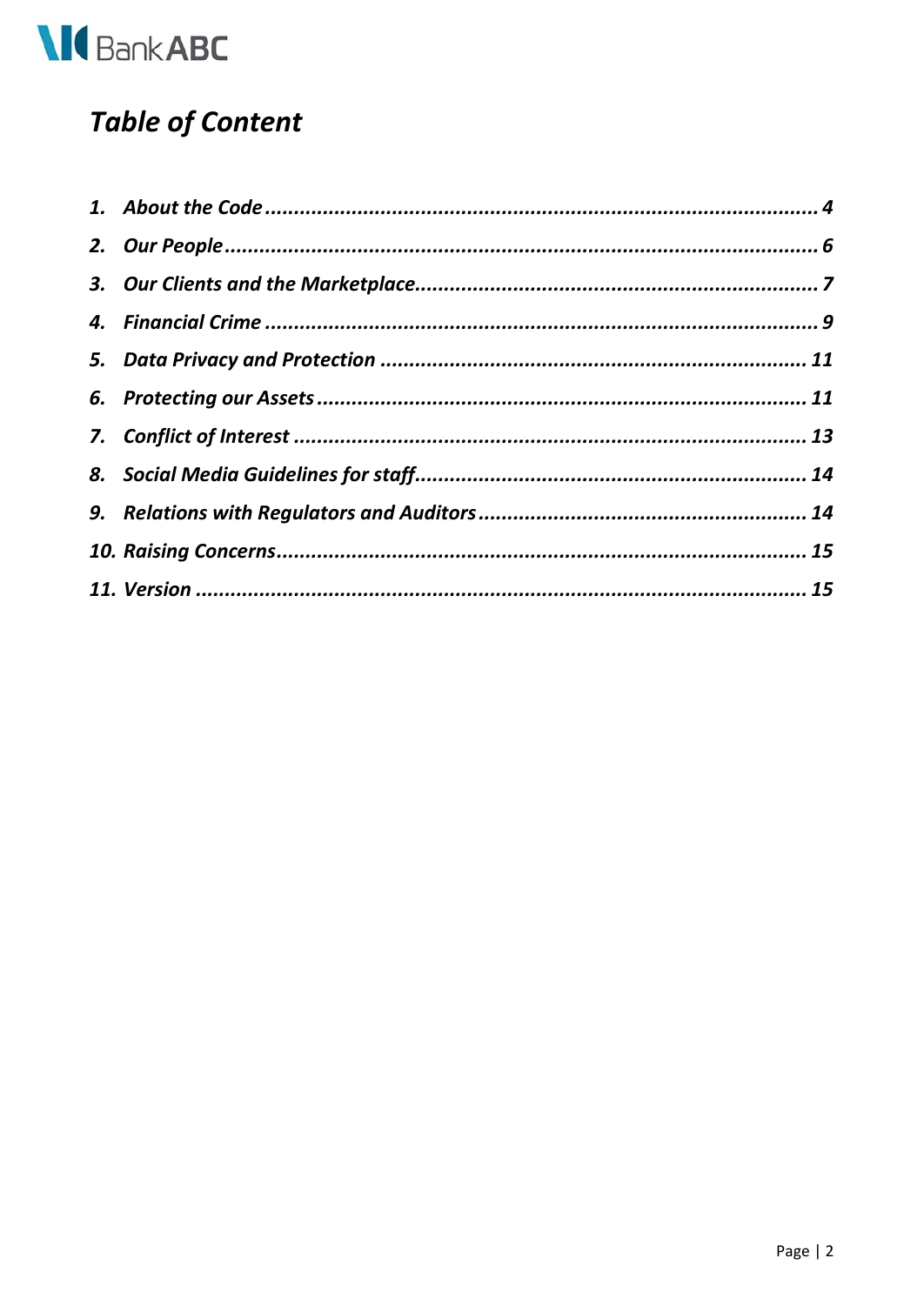

## *Message from the Group CEO*

Our vision is to be MENA's leading international bank. In striving to achieve this vision, our Code of Conduct is instrumental to help you to maintain the highest standards of ethical and professional behavior at all times. Ultimately, we rely on your personal integrity to protect our reputation and to ensure the success of our Bank.

At a time when banks are increasingly coming under scrutiny for their ethical conduct, we pride ourselves on always doing business the right way. This Code documents and reinforces such core values for our Bank. It sets out how we should behave with all our stakeholders, including customers, communities, investors and regulators.

It is your responsibility to ensure you understand and comply with both the letter and the spirit of our Code. If you are unsure, please seek advice from your line manager or Unit Head of Compliance.

**Dr. Khaled Kawan** Group Chief Executive Officer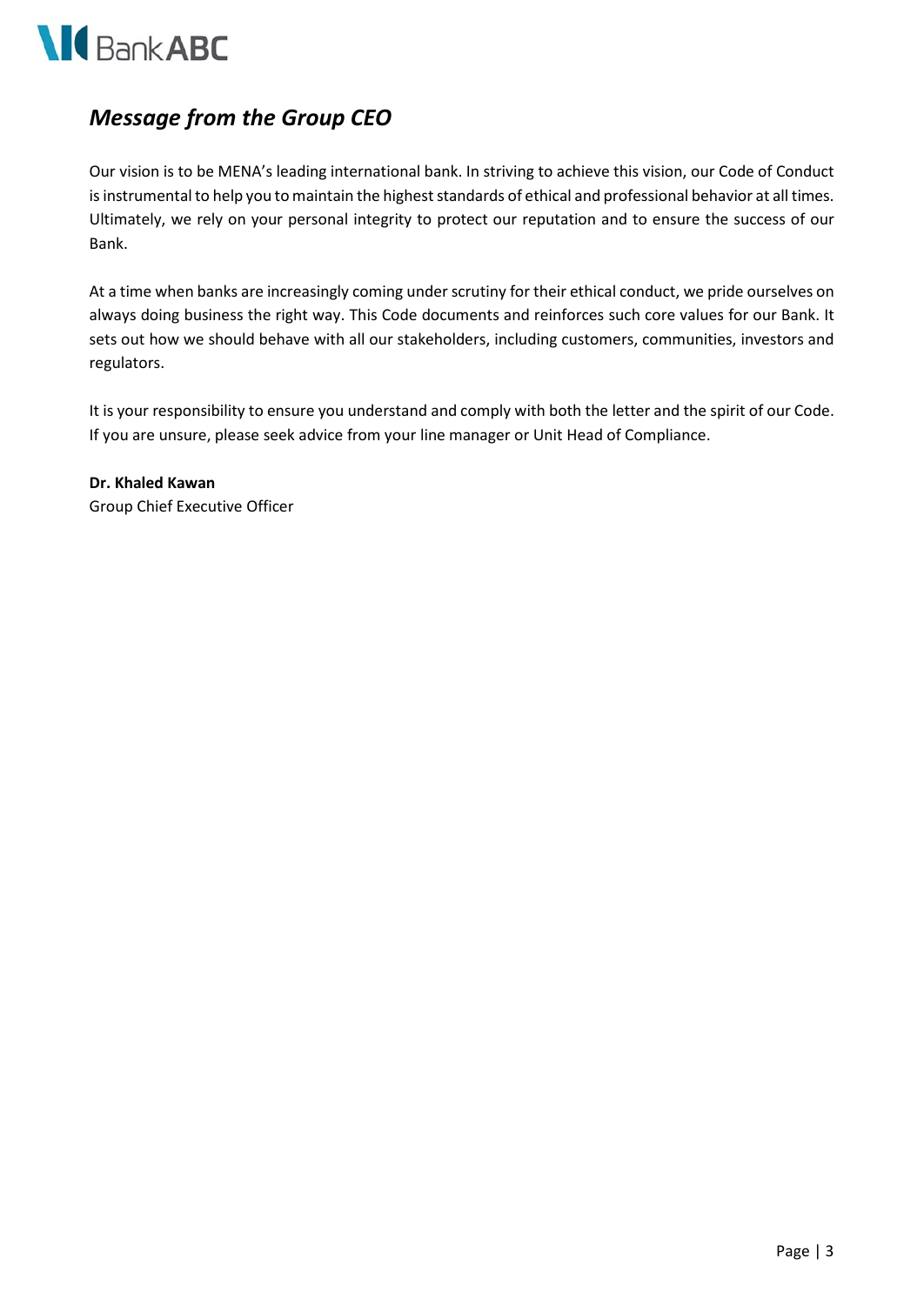

## <span id="page-3-0"></span>*1. About the Code*

#### *1.1. Introduction*

Bank ABC (the "Bank", "Group" or "ABC") is committed to maintaining the highest standards of ethical and professional conduct.

This Code sets out the minimum standards of behavior that are expected across the Group from our employees, directors, senior management and contract and temporary workers (herein referred to as "employees").

This Code is supported by policies and standards that you are also expected to read and understand. Itshould also be read in conjunction with any supporting procedures and your employment contract.

Where local laws or regulations applicable to your Unit set stricter requirements than those detailed in this Code, you must follow them.

If you have any questions about the Code, seek advice from your line manager or Unit Head of Compliance.

#### *1.2. Our Values*

You should display behaviors that reflect our Values in your day to day activities performed on behalf of the Bank. Our Values are:

#### **Client Centric**

We are committed to knowing our clients and developing long-term relationships with them, making sure we provide them with superb services.

- Focused on building client relationships at every level
- Responding quickly to our clients, recognizing the importance of speed in today's world
- Maintaining continuous and open dialogue to identify client needs
- Identifying and delivering insights and tailored solutions

#### **Collaborative**

We work together as one team across our international network providing a superior client experience.

- Harnessing our international network footprint
- Focused on a cohesive team working across boundaries
- Putting our client's needs for cross-border service before our individual targets
- Finding new ways to conduct our business and streamline operations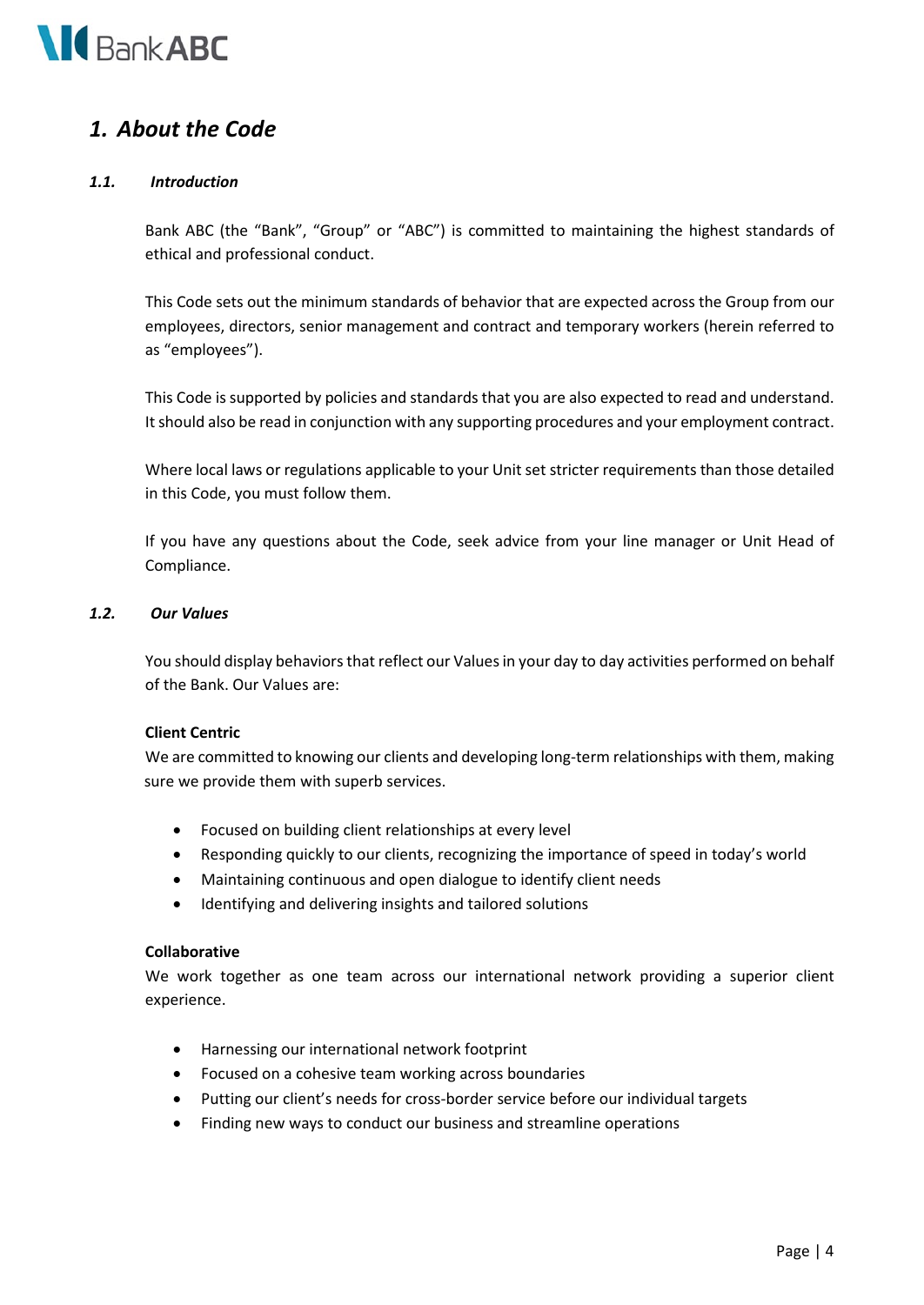

#### **Consistent**

We are trusted to deliver every time in the right way, demonstrating integrity to all our stakeholders.

- Services are delivered to a high operational standard
- Reputation placed before short-term revenues
- Relentless focus on compliance with regulations and ensuring a sustainable business
- We consistently deliver on our promises to clients and to colleagues

#### *1.3. Your Responsibilities*

We rely on your personal integrity to protect our reputation.

Your responsibilities under this Code are to:

- Understand and comply with the Code
- Act fairly, honestly and with integrity when performing your duties on behalf of the Bank
- Avoid conflicts of interest
- Comply with all applicable laws and regulations
- Adhere to our policies, standards and procedures
- Observe your limits of authority when acting on behalf of the Bank
- Cooperate with any investigations, examination, litigation or inquiry related to our business
- Complete mandatory training when required
- Report any legal or regulatory proceeding that involves you personally
- Report any concerns of misconduct

Managers have a greater level of responsibility. As a manager you should also:

- Lead by example
- Promote equal opportunity and not favor or victimize any colleagues
- Help employees with ethical queries or direct them to someone who can help
- Encourage employees to report misconduct
- Protect employees from any form of retaliation if they report misconduct in good faith

We promote a culture of personal responsibility and transparency which requires you to report and discuss any actual or pending incident or risk event that you are aware of with your line manager, who may be required to further escalate the information as per the Escalation Standard*.*

#### *1.4. Compliance with the Code*

On joining and annually thereafter, you must acknowledge in writing or electronically that you have read and understood your obligations under the Code and the supporting policies and standards, and that you agree to comply with them.

If a situation arises where you find that you have breached this Code or any supporting policies or standards you should immediately consult your line manager and Unit Head of Compliance who will deal with the matter in a sympathetic manner and help to ensure that the breach is remedied effectively.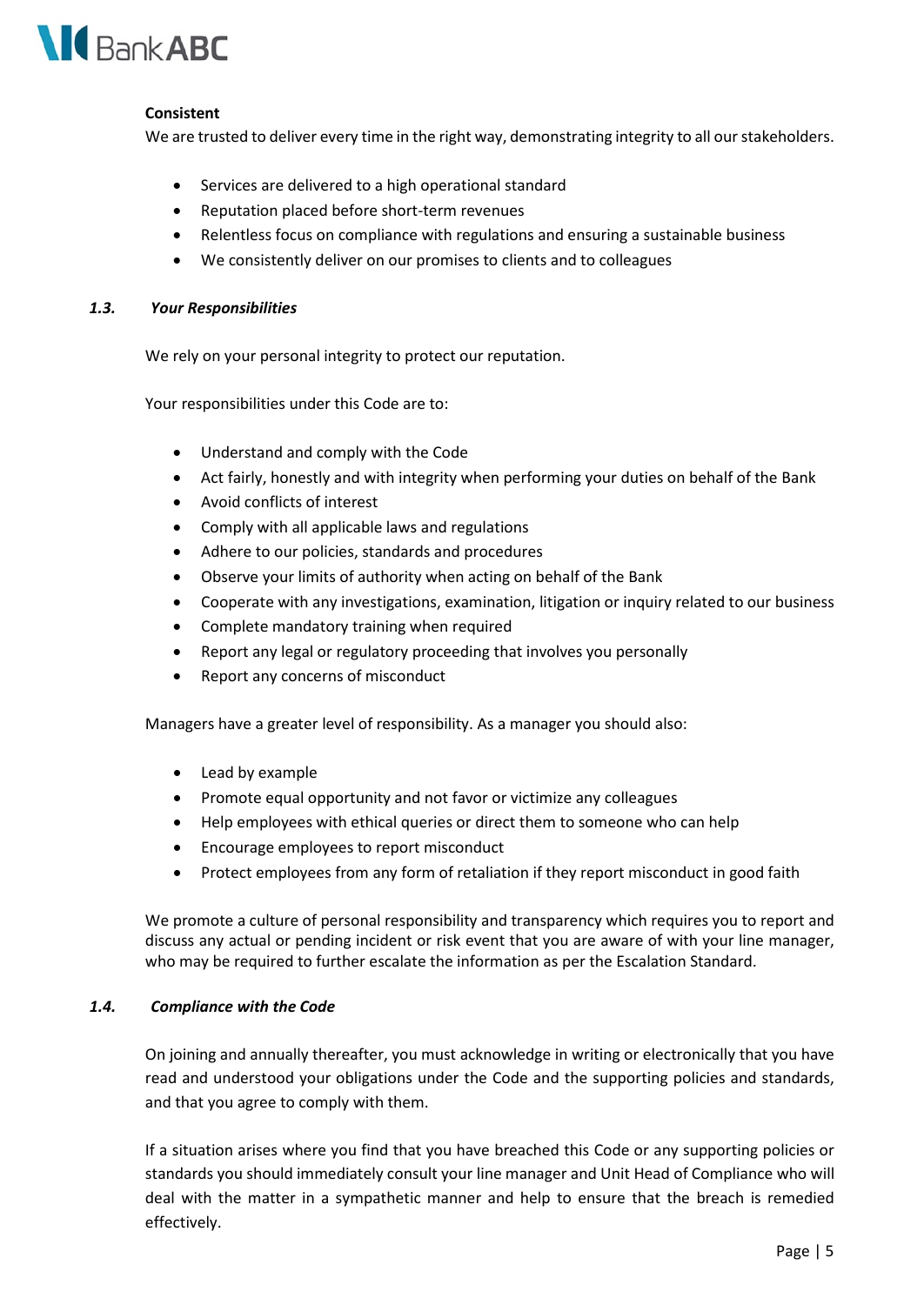

However, a willful breach or any failure to disclose a known breach of the Code or any supporting policies or standards could result in consequences for you and/or the Bank and may result in disciplinary action including dismissal, or in some circumstances, criminal prosecution.

#### *1.5. Ethical Decision Making*

Not every situation can be covered in the Code and our policies, standards and procedures. Here are some basic questions you can apply to help you make ethical decisions:

- Is it legal and in keeping with the spirit of the law?
- Is it consistent with our Code?
- Am I making an informed decision?
- Do I need to consult others?
- Who else could be affected by the decision?
- Could it reflect negatively on me or the Bank?
- How would it look in the media?
- Would I be embarrassed if others knew I had made this decision?
- Does it feel right?

## <span id="page-5-0"></span>*2. Our People*

#### *2.1 Introduction*

We recognize that our employees are our most valuable asset and essential for the success of our business. We aim to provide a safe working environment in which you are treated fairly and with respect.

#### *2.2 Performance Management*

We develop, support and embed a culture of high performance where relevant objectives are agreed, reviewed and assessed; where exceeding objectives is recognised; and where development is supported.

#### *2.3 Equal Opportunities*

We offer equal treatment to all job applicants and employees. We will not discriminate on the grounds of race, religion, color, nationality, ethnic or national origin, gender, marital status, disability or any other basis.

Discrimination, harassment, violence or bullying of any kind will not be tolerated.

It is each employee's responsibility to report any behavior that violates this Code. We take all reports seriously.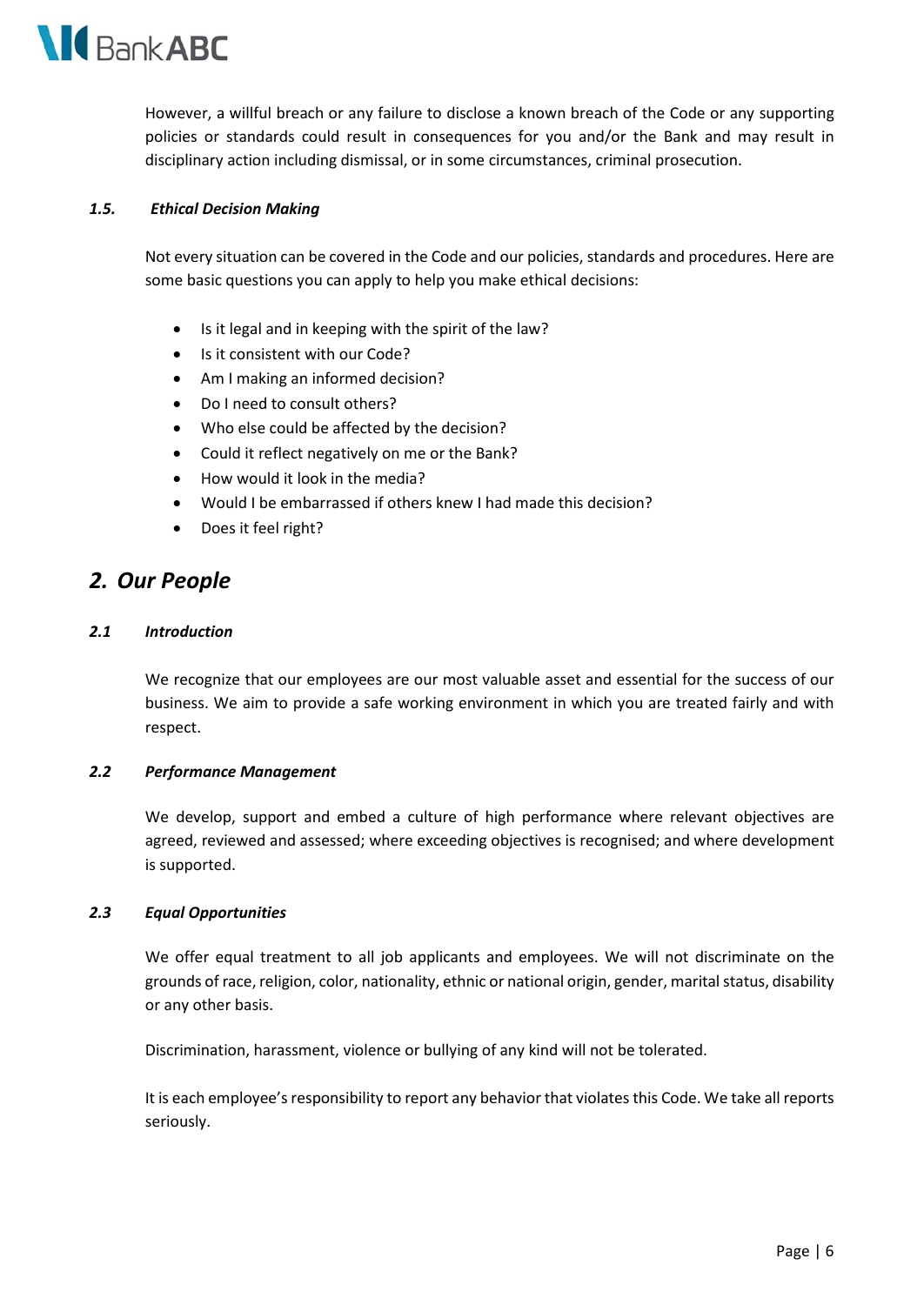

#### *2.4 Fitness for Duty*

You are responsible for ensuring you are fit and able to perform your duties when you report for work.

The use of alcohol or illegal drugs on our premises or during working hours is prohibited. Showing signs of intoxication or consumption of illegal drugs may result in disciplinary action including termination of employment.

#### *2.5 Safe Workplace*

You have a personal responsibility while at work to take reasonable care of your own and others' health and safety.

In particular:

- Adhere to your local Fire, Health and Safety Procedures
- Ensure you understand the risks present in the daily work environment and take all reasonable precautions to prevent workplace accidents and injuries
- Immediately report any unsafe work conditions, serious accidents or 'near misses' to your line manager
- Know what to do in the event of an emergency
- Complete Health and Safety training as assigned by the Bank
- Participate in fire drills and building evacuation exercises

## <span id="page-6-0"></span>*3. Our Clients and the Marketplace*

#### *3.1 Introduction*

The trust of our clients and the marketplace is the cornerstone of our success.

#### *3.2 Treating Clients Fairly*

Treating clients in a fair, ethical and non-discriminatory manner, throughout the life cycle of the relationship, is an integral part of our working culture. This helps to build long-term relationships with our clients.

Always make sure:

- Communications with our clients are clear, fair and not misleading
- Only to sell approved products and services that are suitable for a client
- To handle client complaints sensitively, professionally and efficiently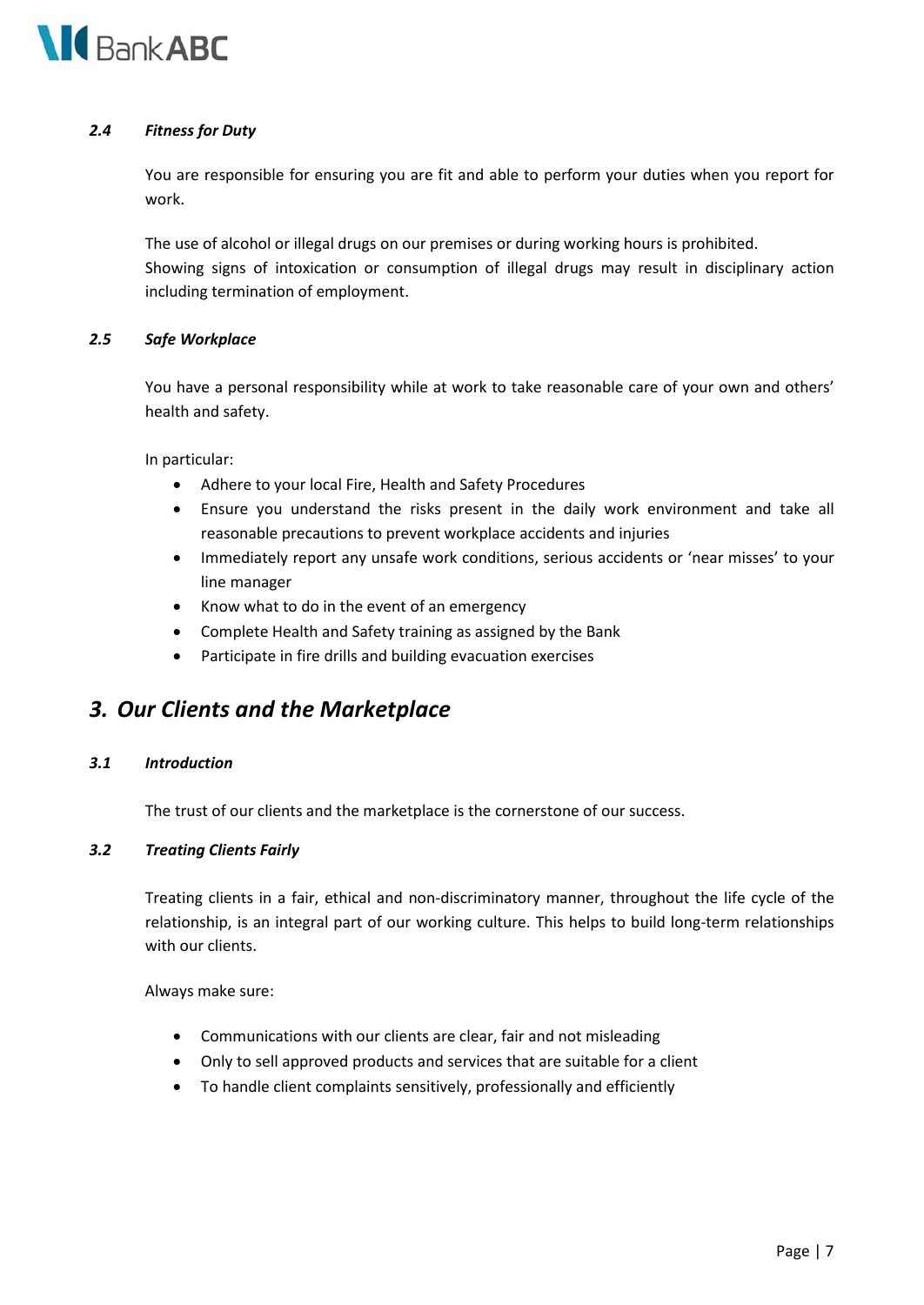

Never take advantage of our clients through:

- **Manipulation**
- Concealment
- Abuse of privileged information
- Misrepresentation of material facts
- Any other unfair practice

#### *3.3 Insider Trading*

Insider trading undermines the integrity of the financial system by creating an unfair advantage. As an employee, you may have access to non-public material information ("Inside Information") about the Bank, our clients or other companies that we do business with. Inside Information, if it were known to the public, is likely to affect the market price of a company's securities, or affect the decision of a reasonable investor to buy or sell a company's securities.

It is a criminal offence to communicate unpublished price sensitive information to anyone who is not authorised to have it, or to act on such information.

In particular do not:

- Trade securities for your own account or any account over which you exercise control when you have Inside Information relating to those securities
- Cause anyone else to trade securities by tipping them off or passing on Inside Information relating to those securities

#### *3.4 Confidentiality*

All information that you obtain through your employment with us should be considered private and confidential and for internal use only unless clearly stated otherwise by the Information Owner in writing.

You must not disclose Bank, client or any other parties' information unless you are authorised to do so or required by law. This obligation applies even after you have left employment with the Bank.

You should use the information obtained through your employment with us only to perform your duties with the Bank. You should not use confidential information obtained while employed with previous employers.

#### *3.5 Supplier Relationships*

You must ensure that all suppliers and contractors are treated fairly and that their selection is based on price, quality of service and level of exposure to outsourcing risk. There should be no personal favoritism.

Always follow our Outsourcing Standard and your local Procurement Procedures when dealing with suppliers and contractors.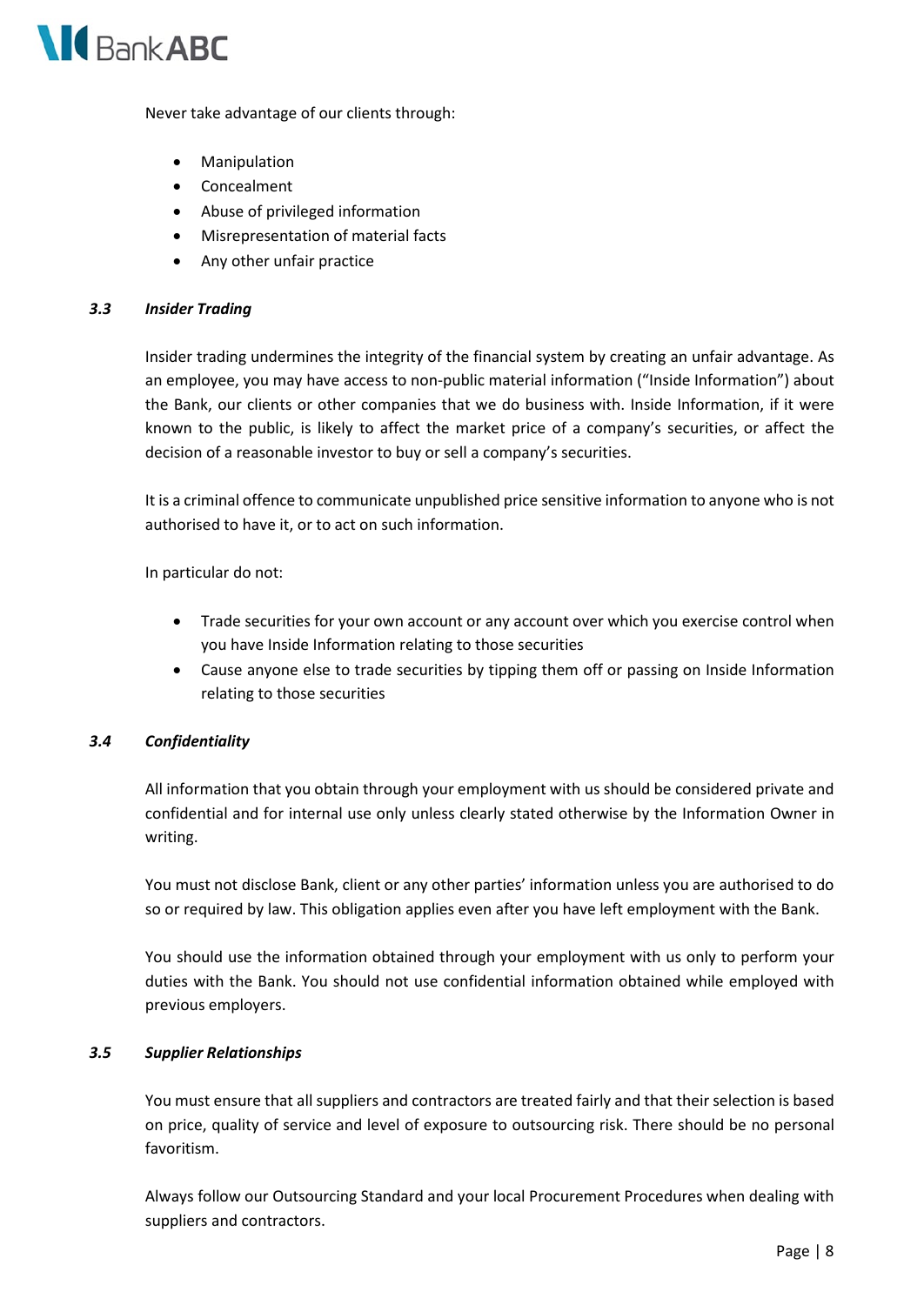

#### *3.6 Conduct with Competitors*

Any information gathered on the marketplace and our competitors must be obtained only through legal and ethical channels.

You must not engage an employee of a competitor to gain proprietary information.

#### *3.7 Public Communication*

Only designated spokespersons are permitted to issue statements on behalf of the Bank. Refer to the Media Policy for more guidance.

#### *3.8 Political Neutrality*

We are politically neutral. If you wish to participate in political activities such as campaigning or making political donations, do so in your own personal capacity and not as a representative of the Bank. Such activities should not be undertaken on our premises, using the Bank's equipment or during working hours.

## <span id="page-8-0"></span>*4. Financial Crime*

#### *4.1 Introduction*

We are committed to promoting the highest ethical and professional standards and strive to prevent the Bank from being used, intentionally or unintentionally, for financial crime.

We adhere to applicable laws, regulations and international standards. This includes the financial crime regulations issued by the Central Bank of Bahrain and by local regulators of those jurisdictions in which we operate. We also adhere to the recommendations of the Financial Action Task Force (FATF).

Financial crime includes, among others:

- Money Laundering
- Terrorist Financing
- Breach of Sanctions
- Fraud
- Bribery and Corruption
- Tax Evasion

#### *4.2 Your Responsibilities in Combating Financial Crime*

You are required to:

• Act with due care and diligence in your job role, preventing the Bank from being used as a conduit for financial crime activity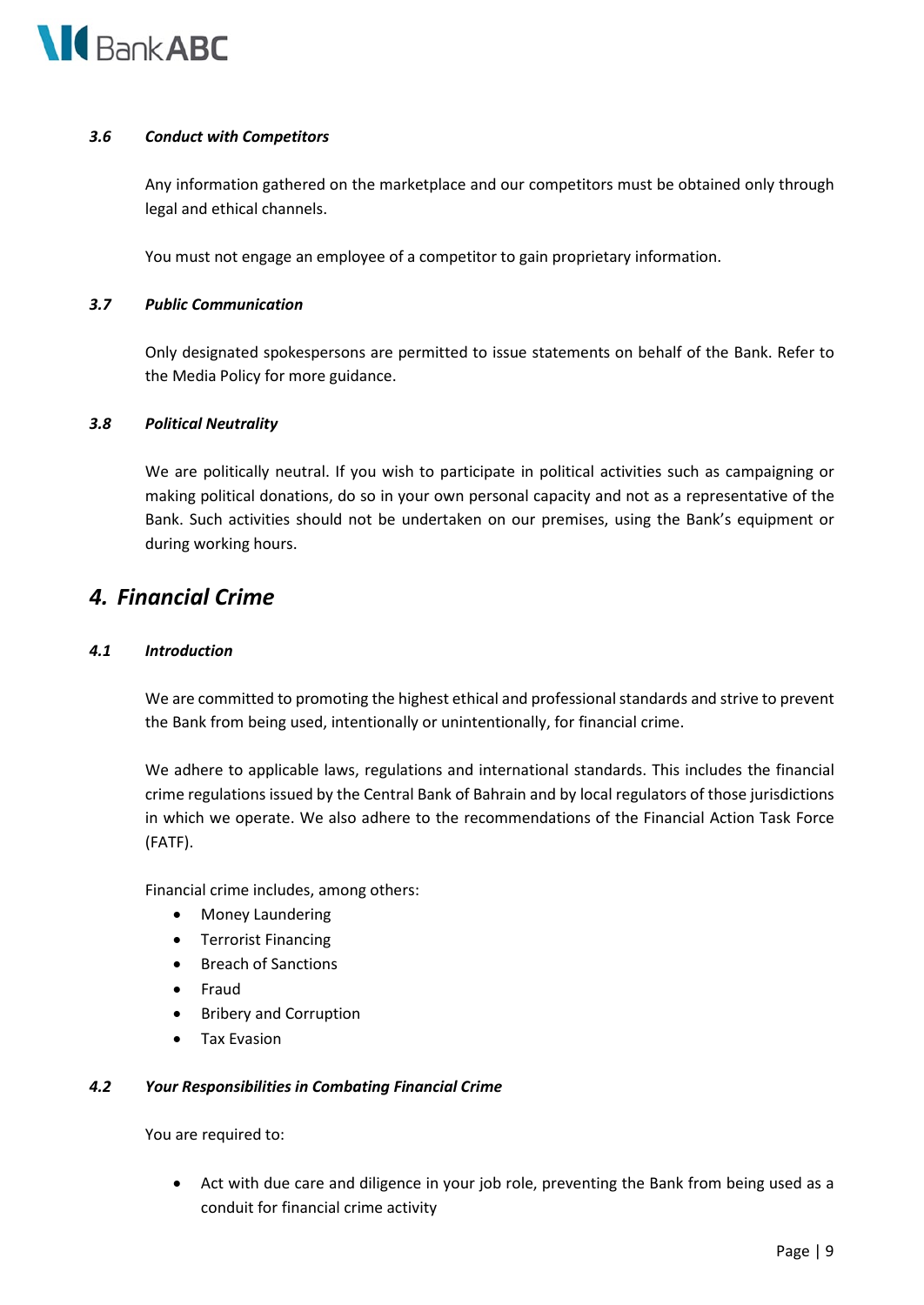

- Understand and comply with our Financial Crime Policy, Standards and Procedures
- Understand how to identify red flags indicating that a client may be seeking to engage in a relationship or transaction for other than a lawful purpose or with the proceeds of illegal activity
- Ensure sufficient customer due diligence has been conducted for new and existing client relationships, in line with the Bank's policies, standards and procedures
- Attend Financial Crime training as your job requires and achieve required pass rates
- Understand and follow applicable Sanctions restrictions and the Sanctions Policy
- Report suspicious activity immediately to your Unit MLRO
- Not "tip off" a client if you have a suspicion or if you are reporting that suspicion.

#### *4.3 Bribery and Corruption*

We take a zero-tolerance approach to bribery and corruption. This includes giving or receiving gifts, entertainment, facilitation payments or anything else of value if it is intended to obtain, or appears to give, an improper business advantage.

In many of the jurisdictions in which we operate or do business, it is a criminal offence to offer, promise, give, request, or accept a bribe, and significant penalties can be imposed if found guilty.

All gifts, entertainment and hospitality given or received with a nominal or actual value of USD 100 or above should be reported in accordance with the Anti-Bribery and Corruption Standard.

#### *4.4 Fraud*

Fraud is an unlawful act – either an act or the omission of an act – that is performed by using intentionally and personally, unfair means, and sometimes even lawful means, in order to obtain, directly or indirectly, an undue tangible or intangible advantage, or a consent, or in order to escape an obligation of any nature, for its own benefit or for the benefit of a third party.

Fraud, whether attempted or realised, is unacceptable to the Bank and its employees because it is unlawful, dishonest and threatens the Bank's reputation.

You are required to immediately report any fraud event (suspected, attempted or realised) to your Unit Head of Fraud Risk or through the available whistleblowing channels (refer to the 'Raising Concerns' section of this document).

#### *4.5 Expenses*

You are responsible for the accurate and timely reporting of expenses. All expenditures must be business related and approved in accordance with the Business Travel Standard and Business Entertainment Standard. Further, you must not use your business credit card for any purpose other than appropriate business expenses.

#### *4.6 Charities and Non-Profit Organisations*

When getting involved with a charity or non-profit organisation, remember to: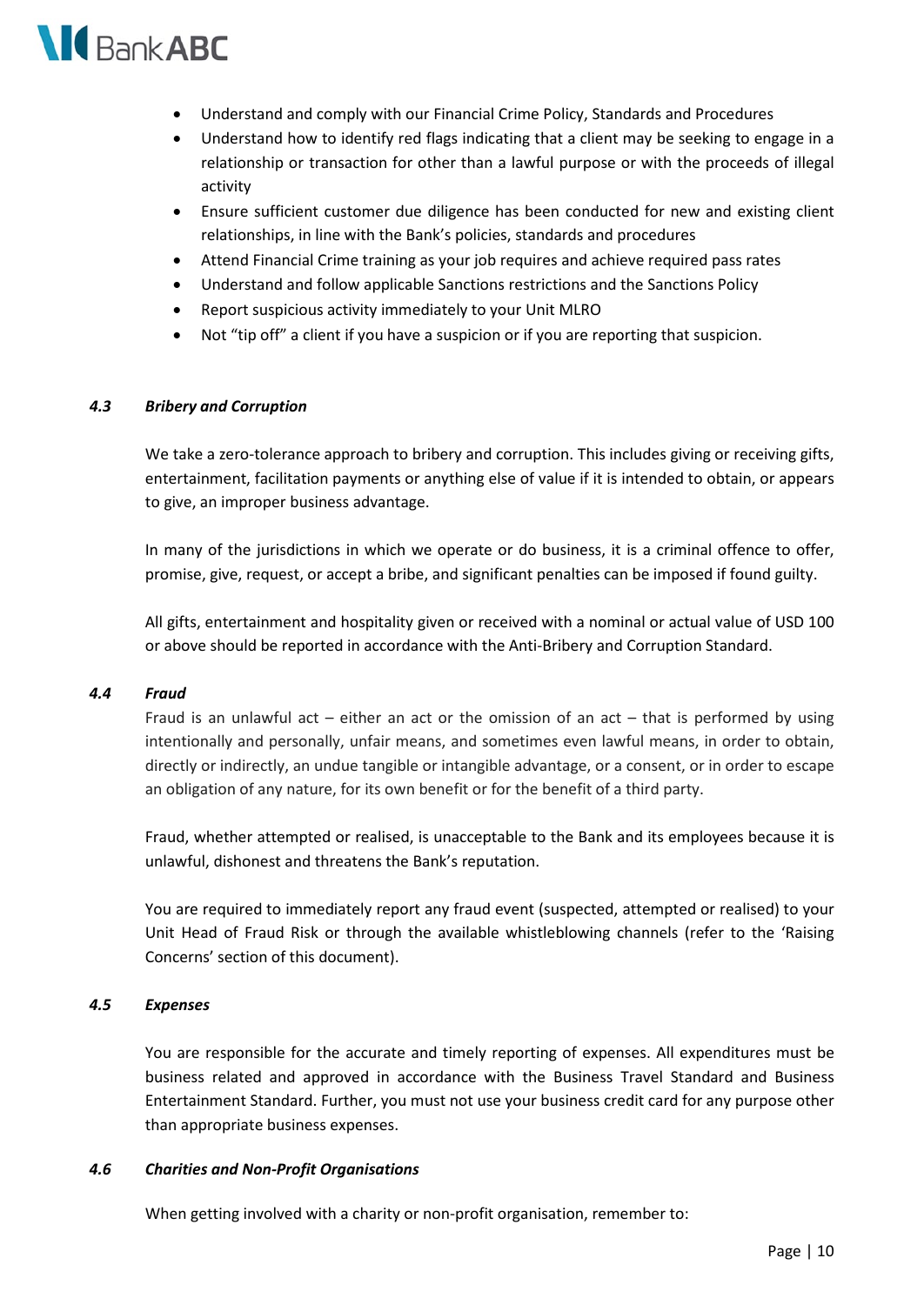

- Make sure it does not interfere with your responsibilities at the Bank
- Not solicit clients, suppliers or other employees for contributions or other participation

At times we may be asked by clients or suppliers to make a contribution to a charity or non-profit organisation. All contributions must be pre-approved by the Unit Head of Compliance to ensure they do not contravene any local laws or regulations and the Donations Policy.

## <span id="page-10-0"></span>*5. Data Privacy and Protection*

#### *5.1. Introduction*

We build trust by collecting, storing, and using personal data responsibly and ethically as per the relevant data protection laws and best practices. The protection of personal data is our responsibility and extends to all third parties that process personal data on our behalf.

#### *5.2. Principles of Data Privacy and Protection*

All employees are required to familiarise themselves with the [Personal Data Protection Policy,](http://inabc.arabbanking.local/sites/PoliciesProcedures/Library/Group/Group%20Personal%20Data%20Protection%20Policy.pdf#search=%22Group%20Cyber,%20IT%20Risk%20Management%20and%20Data%20Protection%22) and ensure personal data is:

- Processed lawfully, fairly and in a transparent manner in relation to the individuals
- Processed in accordance with the purposes that it was originally identified for
- Collected only to what is necessary in relation to the purposes for which it is processed
- Correct, accurate and rectified where necessary
- Kept for no longer than is necessary for the purposes for which it is processed
- Appropriately secured and protected to preserve its Confidentiality and Integrity

#### *5.3. Personal Data Breaches*

You are required to immediately report any personal data breaches (suspected, attempted or realised) to your Local Data Protection Coordinator.

## <span id="page-10-1"></span>*6. Protecting our Assets*

#### *6.1 Introduction*

You are responsible for safeguarding the Bank's assets against theft, loss, waste or abuse. They should be used for our legitimate business only.

Our assets include:

- Office furnishings, equipment and supplies
- Software, information systems and support systems either on premises or on The Cloud
- Records and data (including backup and portable media) whether stored electronically or in paper form
- Cash and securities
- Loans and other claims on clients and third parties
- Intellectual property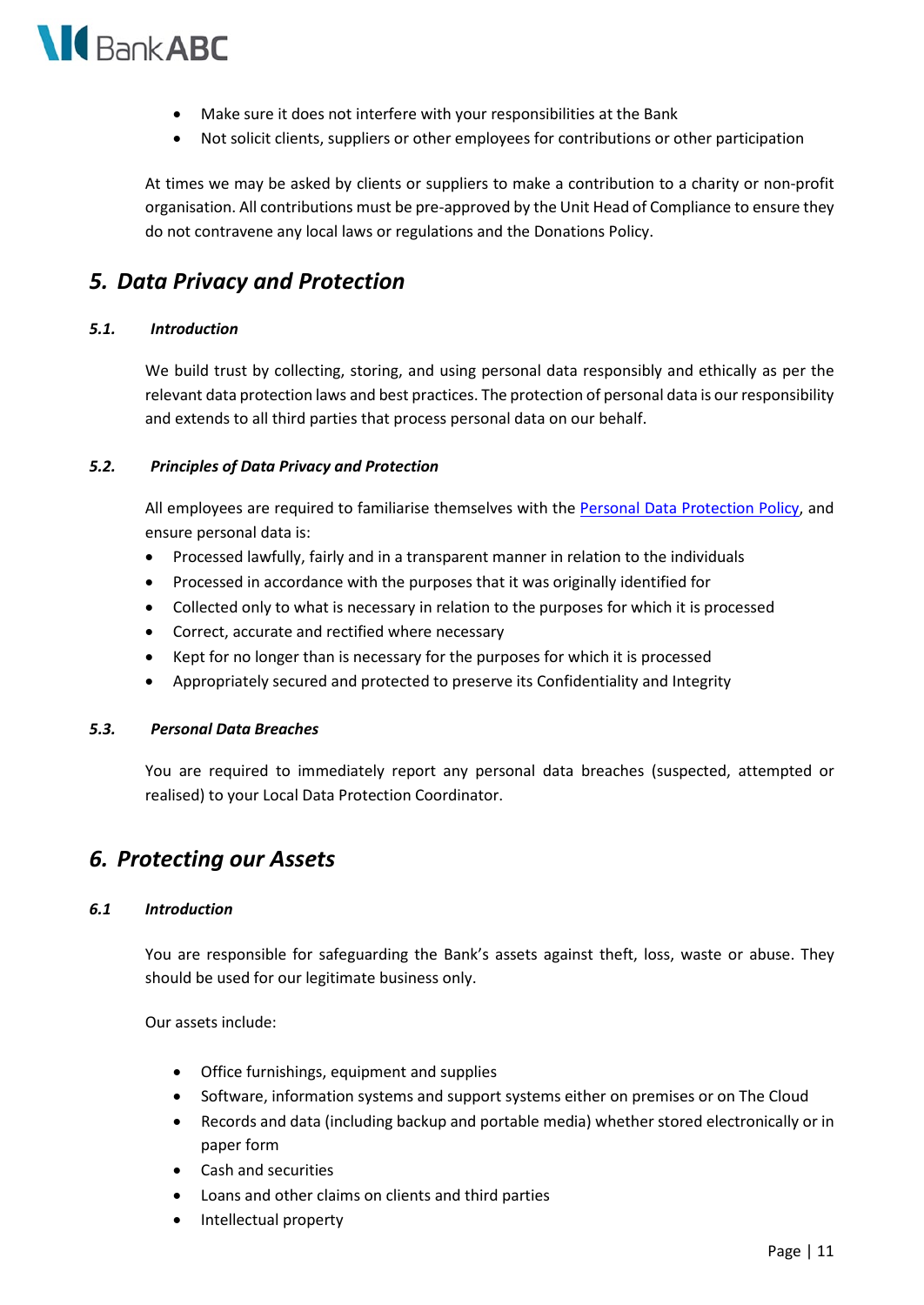

• Client relationships

#### *6.2 Information Security*

Information and information systems are vital to our business and operations. Incidents involving the loss of confidentiality, integrity or availability of information can be costly and damaging to our reputation.

We may monitor, review and disclose data that you create, store, send or receive on our systems (including approved cloud-based solutions). You should not have any expectation of personal privacy when you use our systems or infrastructure.

You must adhere to our Information Security Policy. In particular, you must not:

- Use unapproved services, tools, software or cloud-based solutions to perform your job or share information with external parties or unauthorized internal personnel
- Send confidential information outside our network without using an approved encryption or security program
- Send confidential or non-public information to your personal email account
- Copy information stored on Bank assets to external media or public cloud sites
- Share business information with external parties using unapproved communication channels
- Violate software licensing agreements or intellectual property rights
- Use the Bank's computer and network resources to commit illegal activities or use them in a manner that could be embarrassing or harmful to the Bank or detrimental to its reputation or interests
- Share your username and password with anyone or have possession of anyone else's username and password
- Try to get access to or scan systems, shared folders or network areas you are not entitled to
- Make unauthorised changes on the functionality or configuration of assets under your management or control
- Leave sensitive information unattended, including your company laptop and authorized mobile devices
- Disclose or discuss sensitive matters or proprietary or confidential information in public places, including the Internet (e.g. public email, file sharing sites, social media, etc.).
- Access approved IT services, including cloud-based solutions, from unmanaged computers or portable devices.

#### *6.3 Intellectual Property*

We own all rights, title and interest in all intellectual property that you develop during your employment with us.

Intellectual property includes strategy papers, business plans, internal policies, standards and procedures, improvements, ideas, processes or work related to the Bank.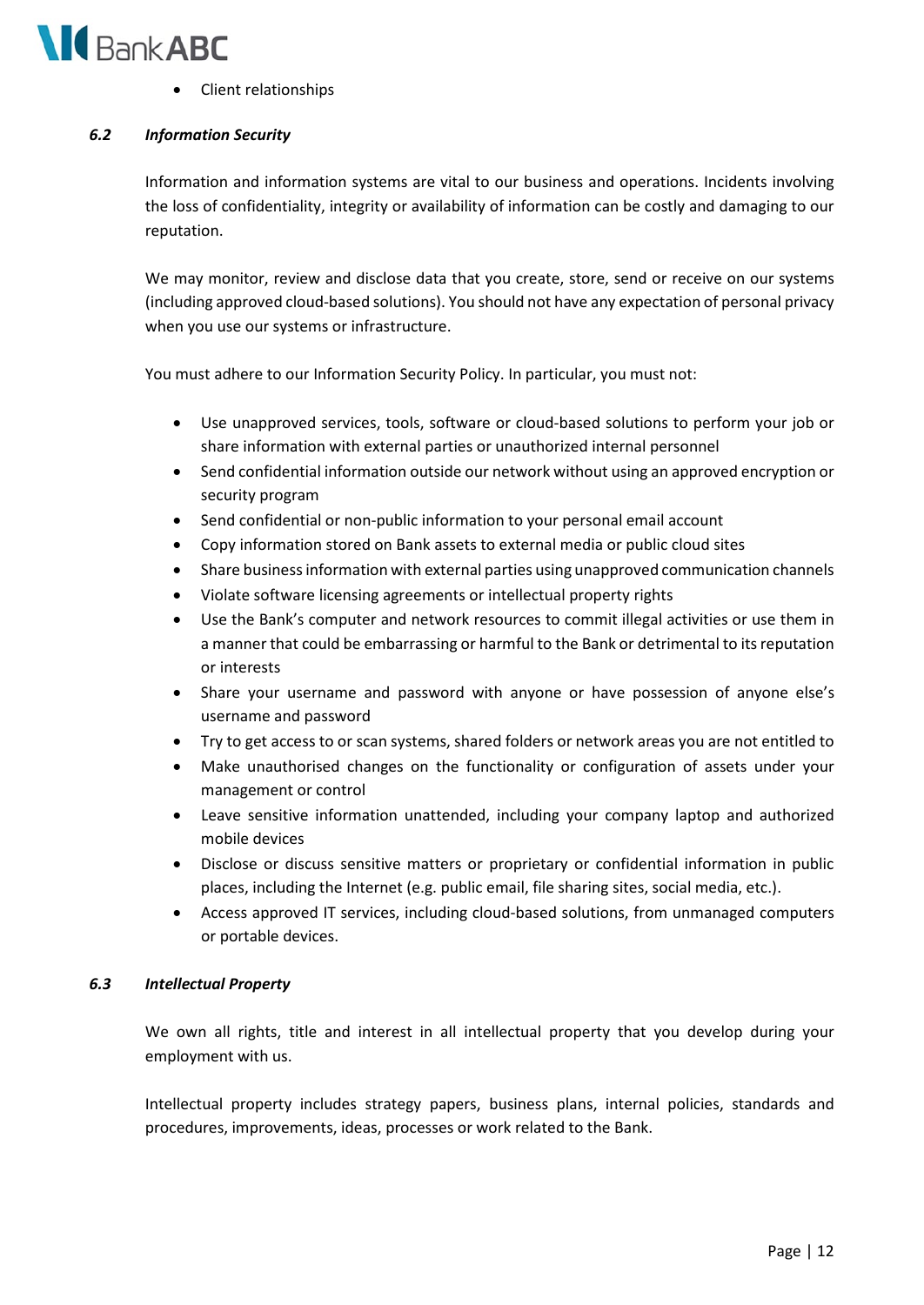# **IC** Bank ABC

#### *6.4 Record Keeping*

You are responsible for keeping accurate and complete records in accordance with relevant laws and regulations.

## <span id="page-12-0"></span>*7. Conflict of Interest*

#### *7.1. Introduction*

It is important you avoid situations where personal interests conflict, or appear to conflict, with the interests of the Bank or our clients.

A conflict of interest exists, or may be perceived to exist, where a personal circumstance impairs professional judgment or the ability to act in the best interest of the Bank or our clients.

#### *7.2. Avoiding Conflicts*

It is difficult to identify every situation where a conflict, or perception of a conflict, may arise. You should use good judgment and seek advice from the Unit Head of Compliance if you are unsure of the proper course of action.

Typical conflicts that may arise are:

- An outside business interest
- Hiring or working with relatives, near relatives or Connected Persons (as defined in the Employment of Relatives and Connected Persons Standard)
- Dealing on your own account or using your position in the Bank to gain an unfair advantage
- Acting for the Bank in a transaction or business relationship that involves yourself, your relatives or other people or organisations where you or your relatives have a significant personal connection or financial interest

You have a responsibility to identify and disclose any conflicts or potential conflicts of interest to your Division Head, Head of HR and Head of Compliance.

#### *7.3. Personal Finances*

Conduct your own financial affairs responsibly, with integrity and in compliance with the law, to avoid situations that could reflect unfavorably on the Bank.

In general, you may not:

- Participate in personal transactions with colleagues, clients or suppliers, including investment activities (unless part of a Bank sponsored investment plan)
- Borrow from or lend money to your colleagues, clients or suppliers (except nominal amounts e.g. for lunch)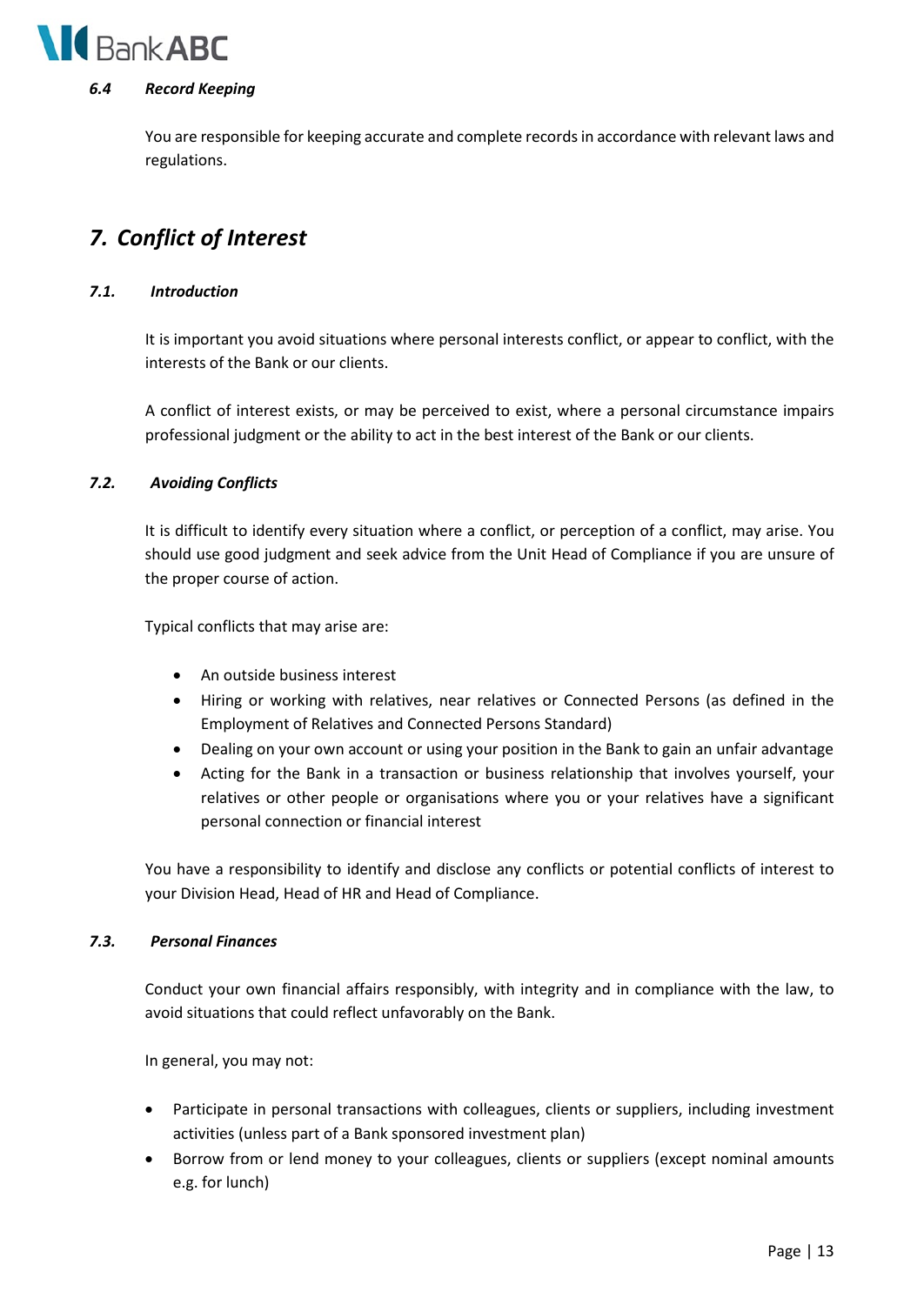

## <span id="page-13-0"></span>**8.** *Social Media Guidelines for staff*

All employees are required to familiarise themselves with the [Media Policy,](http://inabc.arabbanking.local/sites/PoliciesProcedures/Library/Group/Media%20Policy.pdf#search=%22Group%20Corporate%20Communication%22) and display utmost caution while interacting with the media and external parties regarding all matters related to the Bank and its business.

You are required to follow the below guidelines:

- Do not share confidential information: Do not post anything confidential about the Bank or any information that is not shared by the Bank in the public domain on your personal accounts or any social media platform. You may re-share the Bank's official news and posts on your personal accounts.
- Do not speak on behalf of Bank ABC: Only official spokespeople may speak on behalf of the Bank.
- Do not open any new social media accounts on behalf of the Bank or any of its units, for internal or external audiences, without obtaining prior written consent from Group Corporate Communications.
- Treat your audiences with respect: Do not post hate, violent, threat or racist comments that you wouldn't make at the workplace.
- Think about the repercussions of what you say: Using your public voice to tarnish or malign the reputation of the Bank and that of its stakeholders may negatively impact the business of the organization you work for.
- Personal views: When posting personal views about a subject relevant to the Bank or that of its competitors, make it clear that these views are your own.
- Association: Bear in mind that as an employee of Bank ABC you are associated with the Bank. Please ensure that your social media image is consistent with how you wish to present yourself with clients and colleagues.

## <span id="page-13-1"></span>*9. Relations with Regulators and Auditors*

It is our aim to achieve excellence in compliance when meeting all relevant regulatory obligations. Maintaining a strong and positive relationship with the regulators and other government organisations is essential for ensuring the continued success of our business.

You must be completely open, candid, co-operative and prompt with regulators and external and internal auditors, keeping them fully informed about matters which should reasonably be disclosed to them.

You must:

- Refer all enquiries received from regulators to your Unit Head of Compliance
- Do not contact the regulators unless authorised to do so by your Head of Compliance<sup>[1](#page-13-2)</sup>

<span id="page-13-2"></span><sup>&</sup>lt;sup>1</sup> This does not prejudice your rights under the Group Employee Whistleblowing Policy